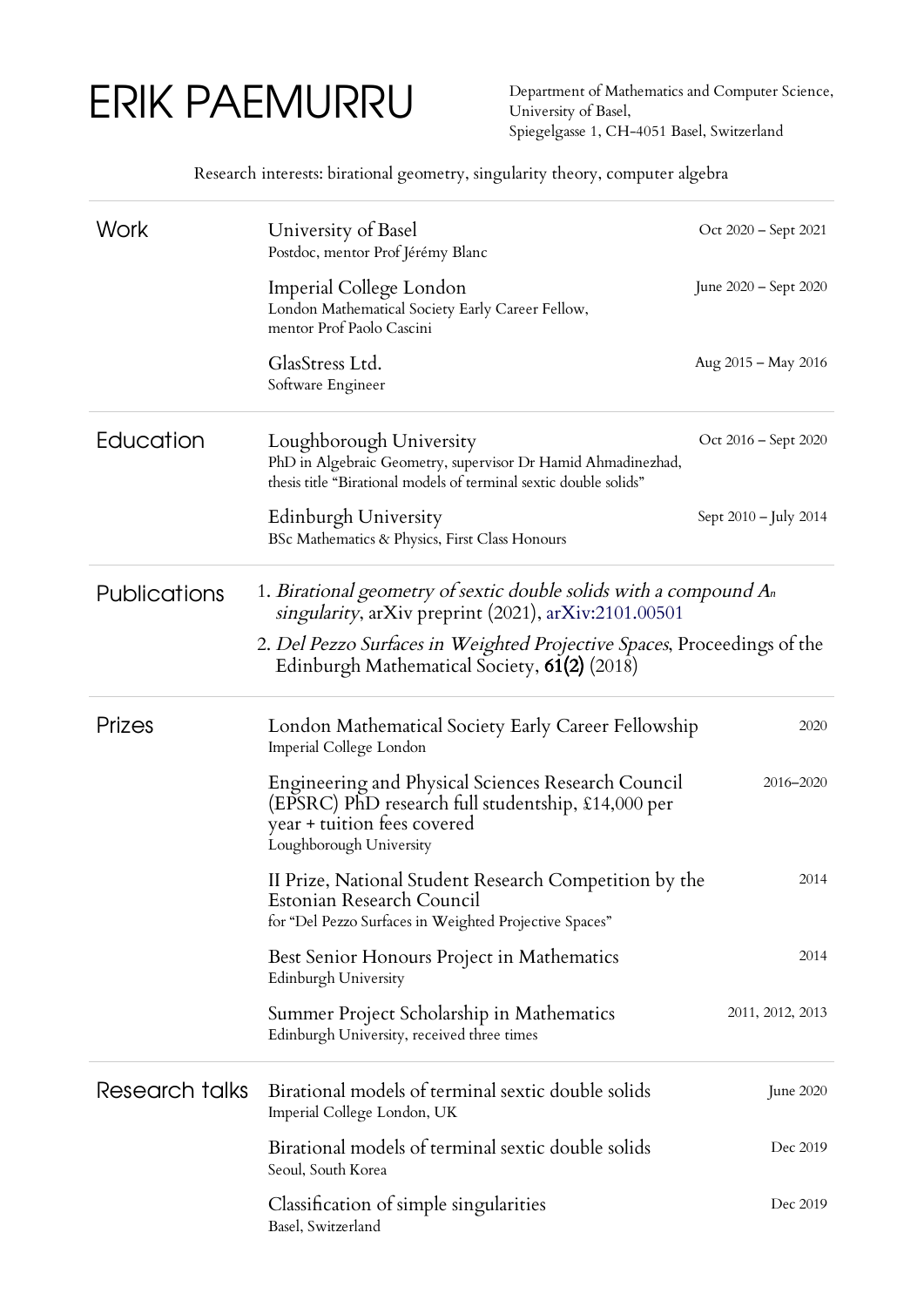|                              | Birational models of terminal sextic double solids<br>Basel, Switzerland                                                                                            | Dec 2019         |
|------------------------------|---------------------------------------------------------------------------------------------------------------------------------------------------------------------|------------------|
|                              | Birational models of terminal sextic double solids<br>GAeL XXVII (Géométrie Algébrique en Liberté), Bucharest, Romania                                              | Jun 2019         |
|                              | Elliptic curves over finite fields<br>Tartu, Estonia                                                                                                                | Jun 2019         |
|                              | Classification of simple singularities<br>KCL/UCL Junior Geometry Seminar, London, UK<br>http://www.ucl.ac.uk/junior-geometry/videos-materials/2019-01-17-erik.html | Jan 2019         |
|                              | Birational models of terminal sextic double solids<br>8th swiss-french workshop in Algebraic Geometry, Charmey, Switzerland                                         | Jan 2019         |
|                              | Introduction to algebraic geometry for cryptographers<br>Tartu, Estonia                                                                                             | Dec 2018         |
|                              | Determining singularity type of Fano hypersurfaces<br>Algebra and its Applications, Tartu, Estonia                                                                  | <b>July 2018</b> |
|                              | Birational geometry of Fano 3-folds<br>Annual Conference of Mathematics Research Students, Loughborough, UK                                                         | May 2018         |
|                              | Birational models of terminal sextic double solids<br>Junior Algebraic geometry Warwick Seminar (JAWS), Warwick, UK                                                 | Feb 2018         |
| Academic<br>responsibilities | Referee<br>European Journal of Mathematics                                                                                                                          | 2019             |
|                              | Organiser of weekly geometry PhD student seminars<br>https://sites.google.com/site/geomsslboro/                                                                     | 2017-2020        |
|                              | Coach of the Estonian team for the International Mathematical 2011-2016<br>Olympiad<br>16 training sessions for 6 to 26 students                                    |                  |
| Selected<br>Conferences      | 9th swiss-french workshop in Algebraic Geometry                                                                                                                     | Jan 2020         |
|                              | Charmey, Switzerland                                                                                                                                                |                  |
|                              | TiME 2019 – Curves and Surfaces – A History of Shapes<br>Levico Terme, Italy                                                                                        | Sept 2019        |
|                              | Del Pezzo surfaces and Fano varieties<br>Düsseldorf, Germany                                                                                                        | Jul 2019         |
|                              | <b>Applied Algebraic Geometry</b><br>Loughborough, UK                                                                                                               | Jul 2019         |
|                              | GAeL XXVII (Géométrie Algébrique en Liberté)<br>Bucharest, Romania                                                                                                  | June 2019        |
|                              | 8th swiss-french workshop in Algebraic Geometry<br>Charmey, Switzerland                                                                                             | Jan 2019         |